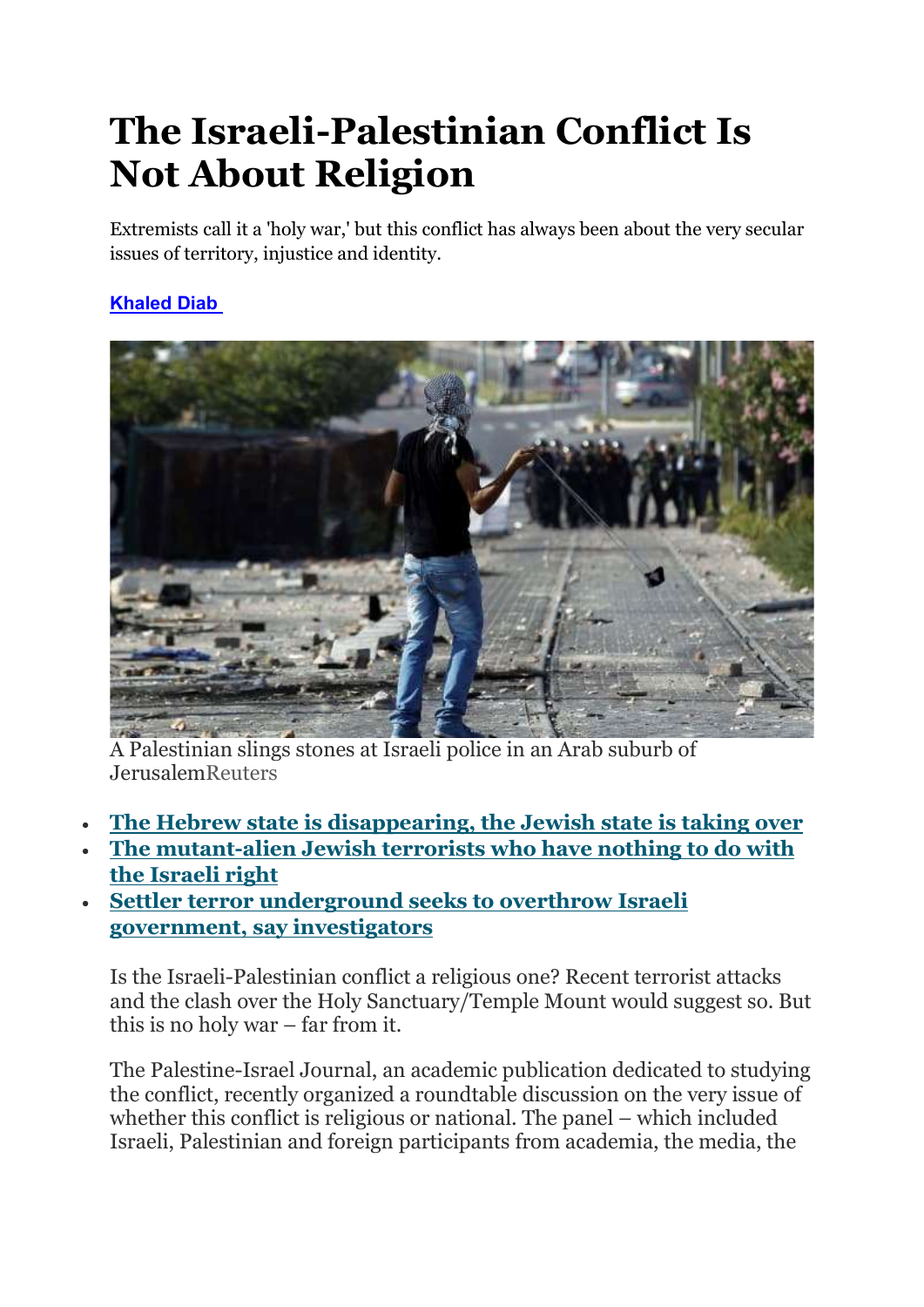clergy and the activist community, including myself – was sharply divided on the question.

My own reading of the situation is that what we have in Israel-Palestine is essentially a secular-nationalist conflict over land, injustice and, to a lesser degree, identity. This is demonstrated in the PLO charter. While the document repeatedly mentions the words "Arab," "Palestinian" and "nationalism," it does not once refer to religion. The nearest it comes is to mention a "material, spiritual and historical" connection with Palestine.

The second most important political force in the Palestinian struggle after Fatah was, for decades, the Marxist-Leninist Popular Front for the Liberation of Palestine, founded by George Habash, who was born into a Christian family. Many of its members were atheists, the remnants of which tell their "comrades" in Hamas that "paradise is in this life, not the next," and say "Palestine is paradise."

Similarly, political Zionism's founder, Theodor Herzl, was a secular agnostic and perhaps even an atheist. Israel's founding generation was anti-religion and convinced that Judaism as a faith was on the verge of dying, as the veteran peace activist Uri Avnery recalls.

Many Palestinians and Arabs find this notion hard to comprehend or swallow. "Judaism is a religion and Zionism sought to build a Jewish state, so to Israelis, this is a religious conflict," Ibrahim, a friend, remarked. This position is also expressed in the PLO charter: "Judaism, being a religion, is not an independent nationality. Nor do Jews constitute a single nation with an identity of its own."

In light of their dispossession, and the fact that Jews themselves cannot agree whether being Jewish is a question of religion or ethnicity, this confusion on the part of Palestinians is understandable.

However, unlike what many Jews and Arabs believe, this blurring of the lines between ethnicity and faith, though irrational to the rational mind, is not unique to Judaism. After all, the fact that most of the world's religions are, to varying degrees, hereditary, underlines that belonging to them is not related just to faith but also parentage. In addition, the notion of religion as "nation" is not alien to other religions either – in Islam, it is called "umma." In my view, the religion-ethnicity pendulum tends to swing more toward the ethnic when a given religious group is a minority or feels threatened.

This was the case in South Asia. A year before Israel was established, Pakistan was carved out of India. Its main founding father, Muhammad Ali Jinnah was a staunch atheist who saw Islam in ethno-nationalist terms.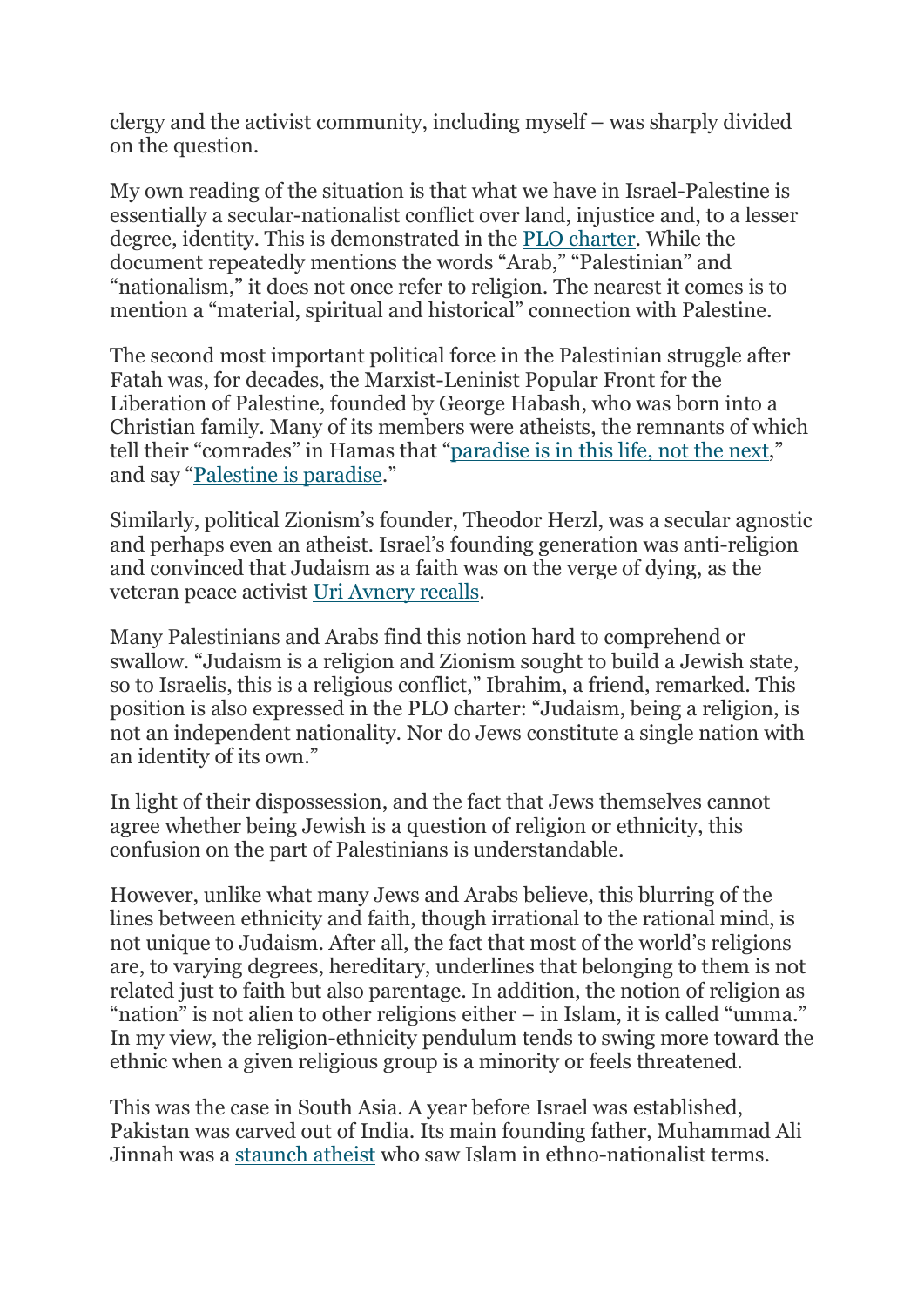"The Mussalmans are not a minority. The Mussalmans are a nation by any definition," he told a rally of 100,000 followers in 1940.

However, like Jinnah, Zionism's political leaders were not beyond using religious symbolism and religious authorities to push their secular agenda. Herzl abandoned his pragmatic willingness to establish a Jewish state anywhere, including in Uganda, in favor of Palestine because of its religious-historical importance to Jews.

In addition, Herzl forged alliances of convenience with William Hechler and other Christian Zionists, which left a bad taste in his mouth. "Hechler declares my movement to be a 'Biblical' one, even though I proceed rationally in all points," Herzl confided to his diary.

Similarly, Palestinian secular leaders resorted to religious imagery and discourse – Islamic and, to a lesser extent, Christian – to resist Zionist expansionism and appeal for wider support. This is visible, for instance, in the adoption of the Dome of the Rock as a poignant symbol of the cause. Other examples include using the religiously loaded term "Fedayeen," which literally means "those who sacrifice [for God]," to describe Palestinian fighters, and Yasser Arafat's choice to call his movement Fatah (a reverse acronym of Palestine Liberation Movement), which in Arabic also means the early Islamic conquests.

That said, this is not a unique phenomenon. Whether oppressed or oppressor, conquered or conqueror, people tend to employ at least some religious discourse to justify or resist dominance, and where they don't, nationalism itself is raised to a pseudo-religion.

However, over the decades, a parallel process has been taking place among each of the sides. The 1967 war was a pivotal moment in this regard, the "miracle" of which brought religious Zionism out of the margins and into center stage. On the Arab side, the crushing defeat dealt a fatal blow to secular, revolutionary Arab nationalism, from which it has not recovered. Islamists have gradually been filling the void.

This reflects how the religious aspect of the conflict is a civil conflict within each society, sometimes more so than between the two sides – a battle for the soul of both nations.

Despite the growing zealotry of religious fundamentalists, the secular foundations of this conflict remain: land, resources, rights and dignity. Yet, as the situations in Syria, Iraq and Yemen show, repeating the mantra of holy war enough can make it a self-fulfilling prophecy. We must avoid this unholy outcome in the Holy Land.